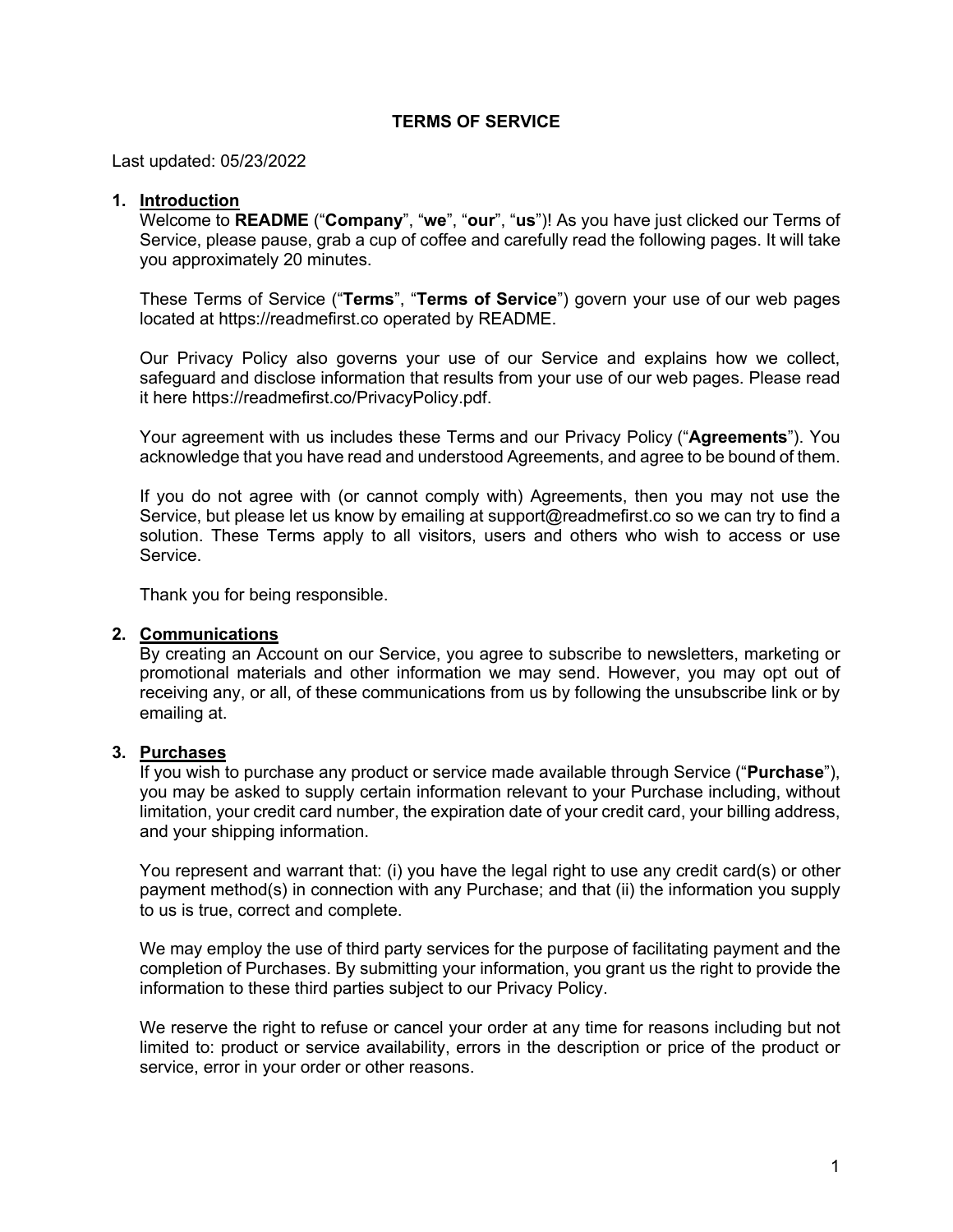We reserve the right to refuse or cancel your order if fraud or an unauthorized or illegal transaction is suspected.

## **4. Contests, Sweepstakes and Promotions**

Any contests, sweepstakes or other promotions (collectively, "**Promotions**") made available through Service may be governed by rules that are separate from these Terms of Service. If you participate in any Promotions, please review the applicable rules as well as our Privacy Policy. If the rules for a Promotion conflict with these Terms of Service, Promotion rules will apply.

## **5. Subscriptions**

Some parts of Service are billed on a subscription basis ("**Subscription(s)**"). You will be billed in advance on a recurring and periodic basis ("**Billing Cycle**"). Billing cycles are set either on a monthly or annual basis, depending on the type of subscription plan you select when purchasing a Subscription.

At the end of each Billing Cycle, your Subscription will automatically renew under the exact same conditions unless you cancel it or README cancels it. You may cancel your Subscription renewal either through your online account management page or by contacting README customer support team.

A valid payment method, including credit card, is required to process the payment for your subscription. You shall provide README with accurate and complete billing information including full name, address, state, zip code, telephone number, and a valid payment method information. By submitting such payment information, you automatically authorize README to charge all Subscription fees incurred through your account to any such payment instruments.

Should automatic billing fail to occur for any reason, README will issue an electronic invoice indicating that you must proceed manually, within a certain deadline date, with the full payment corresponding to the billing period as indicated on the invoice.

#### **6. Fee Changes**

README, in its sole discretion and at any time, may modify Subscription fees for the Subscriptions. Any Subscription fee change will become effective at the end of the thencurrent Billing Cycle.

README will provide you with a reasonable prior notice of any change in Subscription fees to give you an opportunity to terminate your Subscription before such change becomes effective.

Your continued use of Service after Subscription fee change comes into effect constitutes your agreement to pay the modified Subscription fee amount.

# **7. Refunds**

Except when required by law, paid Subscription fees are non-refundable.

# **8. Content**

Content found on or through this Service are the property of README or used with permission. You may not distribute, modify, transmit, reuse, download, repost, copy, or use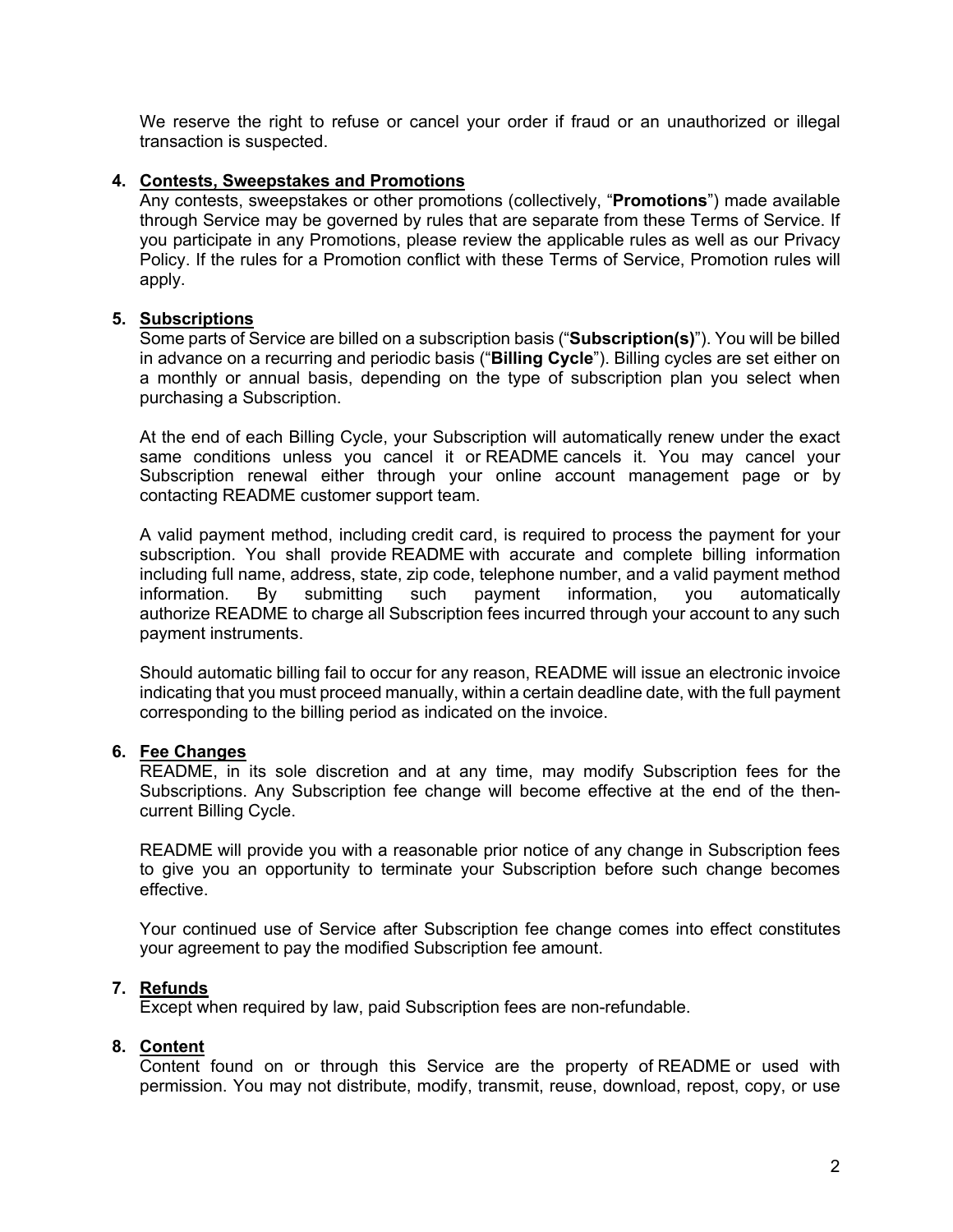said Content, whether in whole or in part, for commercial purposes or for personal gain, without express advance written permission from us.

## **9. Prohibited Uses**

You may use Service only for lawful purposes and in accordance with Terms. You agree not to use Service:

- (a) In any way that violates any applicable national or international law or regulation.
- (b) For the purpose of exploiting, harming, or attempting to exploit or harm minors in any way by exposing them to inappropriate content or otherwise.
- (c) To transmit, or procure the sending of, any advertising or promotional material, including any "junk mail", "chain letter," "spam," or any other similar solicitation.
- (d) To impersonate or attempt to impersonate Company, a Company employee, another user, or any other person or entity.
- (e) In any way that infringes upon the rights of others, or in any way is illegal, threatening, fraudulent, or harmful, or in connection with any unlawful, illegal, fraudulent, or harmful purpose or activity.
- (f) To engage in any other conduct that restricts or inhibits anyone's use or enjoyment of Service, or which, as determined by us, may harm or offend Company or users of Service or expose them to liability.

Additionally, you agree not to:

- (a) Use Service in any manner that could disable, overburden, damage, or impair Service or interfere with any other party's use of Service, including their ability to engage in real time activities through Service.
- (b) Use any robot, spider, or other automatic device, process, or means to access Service for any purpose, including monitoring or copying any of the material on Service.
- (c) Use any manual process to monitor or copy any of the material on Service or for any other unauthorized purpose without our prior written consent.
- (d) Use any device, software, or routine that interferes with the proper working of Service.
- (e) Introduce any viruses, trojan horses, worms, logic bombs, or other material which is malicious or technologically harmful.
- (f) Attempt to gain unauthorized access to, interfere with, damage, or disrupt any parts of Service, the server on which Service is stored, or any server, computer, or database connected to Service.
- (g) Attack Service via a denial-of-service attack or a distributed denial-of-service attack.
- (h) Take any action that may damage or falsify Company rating.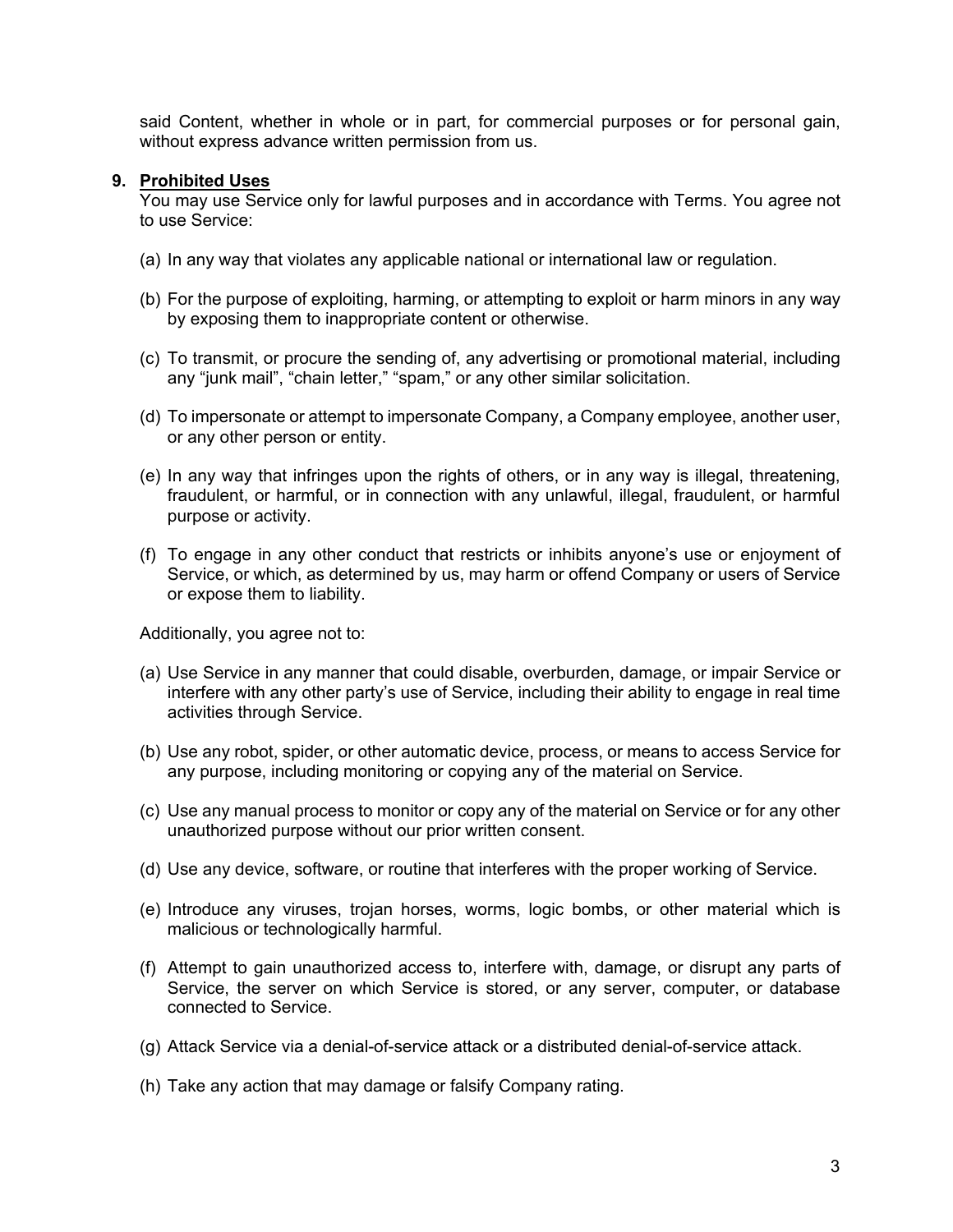(i) Otherwise attempt to interfere with the proper working of Service.

# **10. Analytics**

We may use third-party Service Providers to monitor and analyze the use of our Service.

### **Google Analytics**

Google Analytics is a web analytics service offered by Google that tracks and reports website traffic. Google uses the data collected to track and monitor the use of our Service. This data is shared with other Google services. Google may use the collected data to contextualise and personalise the ads of its own advertising network.

For more information on the privacy practices of Google, please visit the Google Privacy Terms web page: https://policies.google.com/privacy?hl=en

We also encourage you to review the Google's policy for safeguarding your data: https://support.google.com/analytics/answer/6004245.

## **11. No Use By Minors**

Service is intended only for access and use by individuals at least eighteen (18) years old. By accessing or using any of Company, you warrant and represent that you are at least eighteen (18) years of age and with the full authority, right, and capacity to enter into this agreement and abide by all of the terms and conditions of Terms. If you are not at least eighteen (18) years old, you are prohibited from both the access and usage of Service.

### **12. Accounts**

When you create an account with us, you guarantee that you are above the age of 18, and that the information you provide us is accurate, complete, and current at all times. Inaccurate, incomplete, or obsolete information may result in the immediate termination of your account on Service.

You are responsible for maintaining the confidentiality of your account and password, including but not limited to the restriction of access to your computer and/or account. You agree to accept responsibility for any and all activities or actions that occur under your account and/or password, whether your password is with our Service or a third-party service. You must notify us immediately upon becoming aware of any breach of security or unauthorized use of your account.

You may not use as a username the name of another person or entity or that is not lawfully available for use, a name or trademark that is subject to any rights of another person or entity other than you, without appropriate authorization. You may not use as a username any name that is offensive, vulgar or obscene.

We reserve the right to refuse service, terminate accounts, remove or edit content, or cancel orders in our sole discretion.

#### **13. Intellectual Property**

Service and its original content (excluding Content provided by users), features and functionality are and will remain the exclusive property of README and its licensors. Service is protected by copyright, trademark, and other laws of the United States. Our trademarks and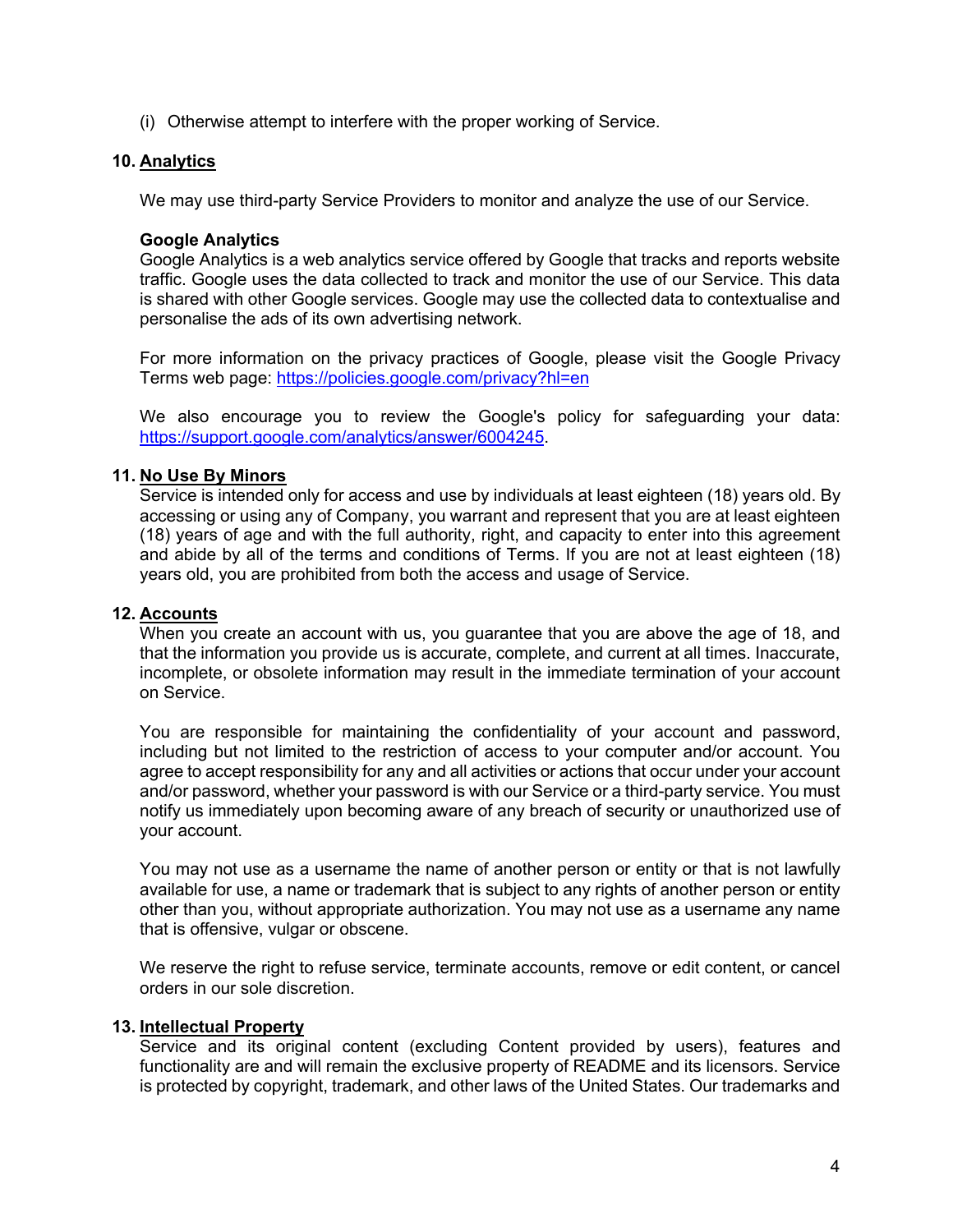trade dress may not be used in connection with any product or service without the prior written consent of README.

# **14. Error Reporting and Feedback**

You may provide us directly at support@readmefirst.co with information and feedback concerning errors, suggestions for improvements, ideas, problems, complaints, and other matters related to our Service ("**Feedback**"). You acknowledge and agree that: (i) you shall not retain, acquire or assert any intellectual property right or other right, title or interest in or to the Feedback; (ii) Company may have development ideas similar to the Feedback; (iii) Feedback does not contain confidential information or proprietary information from you or any third party; and (iv) Company is not under any obligation of confidentiality with respect to the Feedback. In the event the transfer of the ownership to the Feedback is not possible due to applicable mandatory laws, you grant Company and its affiliates an exclusive, transferable, irrevocable, free-of-charge, sub-licensable, unlimited and perpetual right to use (including copy, modify, create derivative works, publish, distribute and commercialize) Feedback in any manner and for any purpose.

## **15. Links To Other Web Sites**

Our Service may contain links to third party web sites or services that are not owned or controlled by README.

README has no control over, and assumes no responsibility for the content, privacy policies, or practices of any third party web sites or services. We do not warrant the offerings of any of these entities/individuals or their websites.

YOU ACKNOWLEDGE AND AGREE THAT README SHALL NOT BE RESPONSIBLE OR LIABLE, DIRECTLY OR INDIRECTLY, FOR ANY DAMAGE OR LOSS CAUSED OR ALLEGED TO BE CAUSED BY OR IN CONNECTION WITH USE OF OR RELIANCE ON ANY SUCH CONTENT, GOODS OR SERVICES AVAILABLE ON OR THROUGH ANY SUCH THIRD PARTY WEB SITES OR SERVICES.

WE STRONGLY ADVISE YOU TO READ THE TERMS OF SERVICE AND PRIVACY POLICIES OF ANY THIRD PARTY WEB SITES OR SERVICES THAT YOU VISIT.

#### **16. Disclaimer Of Warranty**

THESE SERVICES ARE PROVIDED BY COMPANY ON AN "AS IS" AND "AS AVAILABLE" BASIS. COMPANY MAKES NO REPRESENTATIONS OR WARRANTIES OF ANY KIND, EXPRESS OR IMPLIED, AS TO THE OPERATION OF THEIR SERVICES, OR THE INFORMATION, CONTENT OR MATERIALS INCLUDED THEREIN. YOU EXPRESSLY AGREE THAT YOUR USE OF THESE SERVICES, THEIR CONTENT, AND ANY SERVICES OR ITEMS OBTAINED FROM US IS AT YOUR SOLE RISK.

NEITHER COMPANY NOR ANY PERSON ASSOCIATED WITH COMPANY MAKES ANY WARRANTY OR REPRESENTATION WITH RESPECT TO THE COMPLETENESS, SECURITY, RELIABILITY, QUALITY, ACCURACY, OR AVAILABILITY OF THE SERVICES. WITHOUT LIMITING THE FOREGOING, NEITHER COMPANY NOR ANYONE ASSOCIATED WITH COMPANY REPRESENTS OR WARRANTS THAT THE SERVICES, THEIR CONTENT, OR ANY SERVICES OR ITEMS OBTAINED THROUGH THE SERVICES WILL BE ACCURATE, RELIABLE, ERROR-FREE, OR UNINTERRUPTED, THAT DEFECTS WILL BE CORRECTED, THAT THE SERVICES OR THE SERVER THAT MAKES IT AVAILABLE ARE FREE OF VIRUSES OR OTHER HARMFUL COMPONENTS OR THAT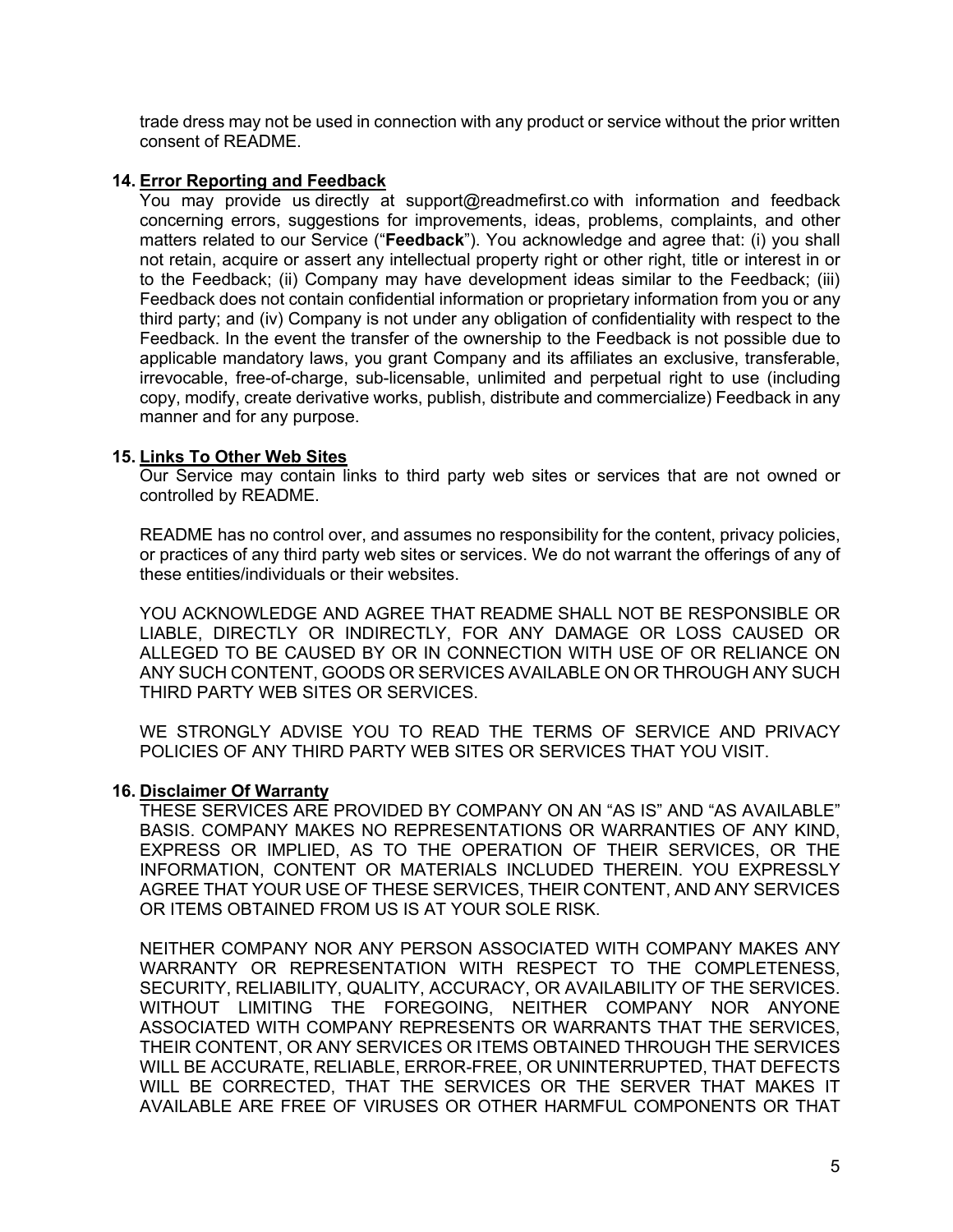THE SERVICES OR ANY SERVICES OR ITEMS OBTAINED THROUGH THE SERVICES WILL OTHERWISE MEET YOUR NEEDS OR EXPECTATIONS.

COMPANY HEREBY DISCLAIMS ALL WARRANTIES OF ANY KIND, WHETHER EXPRESS OR IMPLIED, STATUTORY, OR OTHERWISE, INCLUDING BUT NOT LIMITED TO ANY WARRANTIES OF MERCHANTABILITY, NON-INFRINGEMENT, AND FITNESS FOR PARTICULAR PURPOSE.

THE FOREGOING DOES NOT AFFECT ANY WARRANTIES WHICH CANNOT BE EXCLUDED OR LIMITED UNDER APPLICABLE LAW.

# **17. Limitation Of Liability**

EXCEPT AS PROHIBITED BY LAW, YOU WILL HOLD US AND OUR OFFICERS, DIRECTORS, EMPLOYEES, AND AGENTS HARMLESS FOR ANY INDIRECT, PUNITIVE, SPECIAL, INCIDENTAL, OR CONSEQUENTIAL DAMAGE, HOWEVER IT ARISES (INCLUDING ATTORNEYS' FEES AND ALL RELATED COSTS AND EXPENSES OF LITIGATION AND ARBITRATION, OR AT TRIAL OR ON APPEAL, IF ANY, WHETHER OR NOT LITIGATION OR ARBITRATION IS INSTITUTED), WHETHER IN AN ACTION OF CONTRACT, NEGLIGENCE, OR OTHER TORTIOUS ACTION, OR ARISING OUT OF OR IN CONNECTION WITH THIS AGREEMENT, INCLUDING WITHOUT LIMITATION ANY CLAIM FOR PERSONAL INJURY OR PROPERTY DAMAGE, ARISING FROM THIS AGREEMENT AND ANY VIOLATION BY YOU OF ANY FEDERAL, STATE, OR LOCAL LAWS, STATUTES, RULES, OR REGULATIONS, EVEN IF COMPANY HAS BEEN PREVIOUSLY ADVISED OF THE POSSIBILITY OF SUCH DAMAGE. EXCEPT AS PROHIBITED BY LAW, IF THERE IS LIABILITY FOUND ON THE PART OF COMPANY, IT WILL BE LIMITED TO THE AMOUNT PAID FOR THE PRODUCTS AND/OR SERVICES, AND UNDER NO CIRCUMSTANCES WILL THERE BE CONSEQUENTIAL OR PUNITIVE DAMAGES. SOME STATES DO NOT ALLOW THE EXCLUSION OR LIMITATION OF PUNITIVE, INCIDENTAL OR CONSEQUENTIAL DAMAGES, SO THE PRIOR LIMITATION OR EXCLUSION MAY NOT APPLY TO YOU.

#### **18. Termination**

We may terminate or suspend your account and bar access to Service immediately, without prior notice or liability, under our sole discretion, for any reason whatsoever and without limitation, including but not limited to a breach of Terms.

If you wish to terminate your account, you may simply discontinue using Service.

All provisions of Terms which by their nature should survive termination shall survive termination, including, without limitation, ownership provisions, warranty disclaimers, indemnity and limitations of liability.

#### **19. Governing Law**

These Terms shall be governed and construed in accordance with the laws of State of Delaware without regard to its conflict of law provisions.

Our failure to enforce any right or provision of these Terms will not be considered a waiver of those rights. If any provision of these Terms is held to be invalid or unenforceable by a court, the remaining provisions of these Terms will remain in effect. These Terms constitute the entire agreement between us regarding our Service and supersede and replace any prior agreements we might have had between us regarding Service.